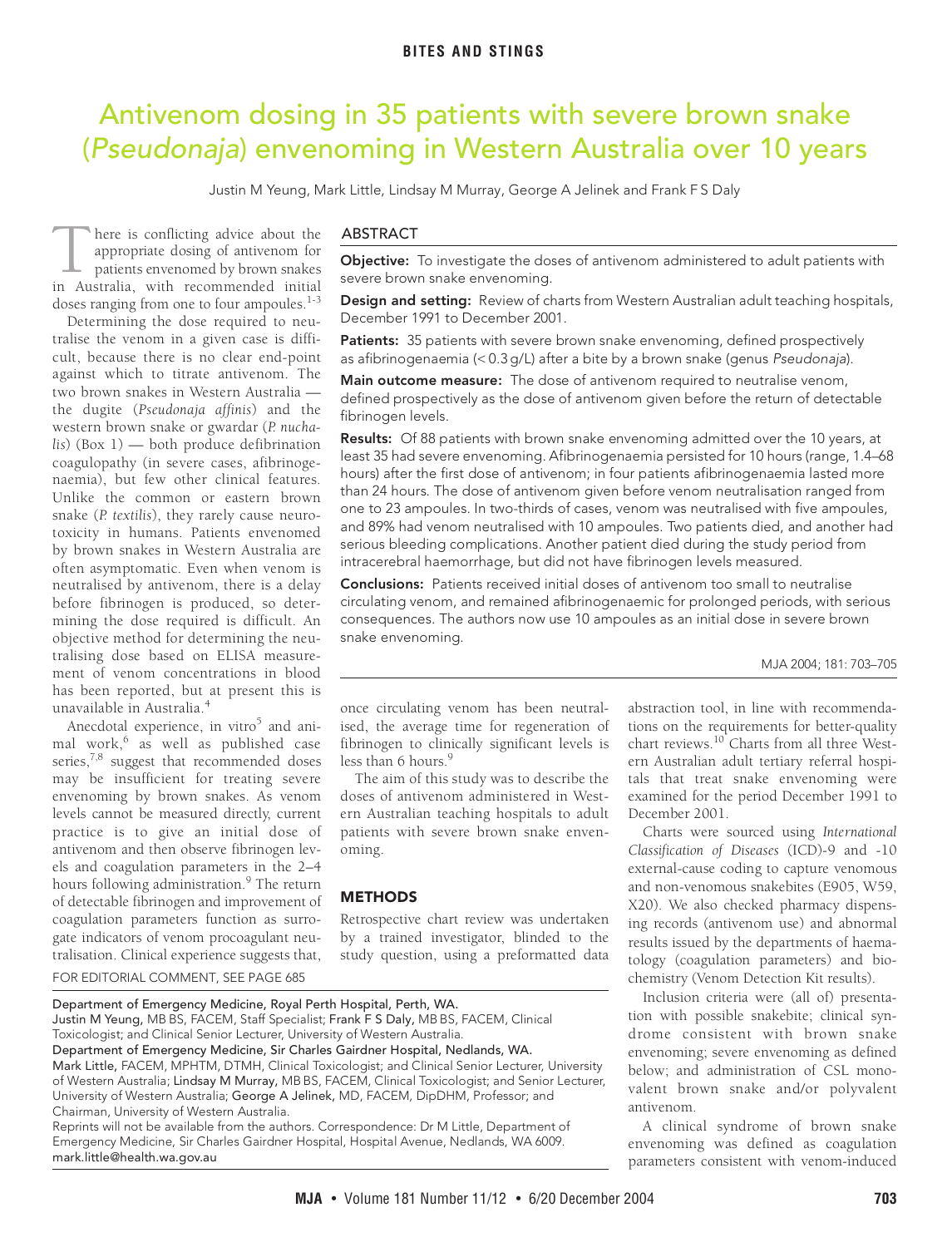<span id="page-1-0"></span>

defibrination coagulopathy (decreased serum fibrinogen, increased international normalised ratio [INR] and activated partial thromboplastin time [APTT]) without evidence of significant rhabdomyolysis or paralysis (consistent with tiger snake envenoming) with or without positive Venom Detection Kit (VDK) result for brown snake envenoming.

Severe brown snake envenoming was defined as the documentation of an undetectable fibrinogen level (< 0.3 g/L) during the clinical course. This fibrinogen cut-off level of 0.3 g/L was the lower limit of detection in the hospitals at the time. Neutralisation of circulating venom was defined as occurring when fibrinogen levels became detectable and remained detectable following the administration of antivenom. The dose of antivenom required to treat envenoming was defined as the number of

<span id="page-1-1"></span>

ampoules administered before neutralisation of circulating venom.

Ethics committee approval was waived, as the study was registered as a quality improvement audit.

## **RESULTS**

Two hundred and thirteen patient charts were identified and reviewed, of which 88 patients had either a positive VDK result for brown snake or clinical features consistent with brown snake envenoming. Thirty-five of these patients met inclusion criteria. Four other patients with brown snake envenoming and severe coagulopathy (INR > 10 and APTT > 180 s) were excluded from the study, as their fibrinogen levels were not measured.

In the study group of 35 patients, 23 (66%) were male, 18 (51%) had been bitten on the upper limb, 17 (49%) had been bitten within 50 km of central Perth, and 4 (11%) had been drinking alcohol at the time of envenoming.

The use of a pressure-immobilisation bandage was documented in the notes of 34 of the 35 patients; however, immediate application of a pressure-immobilisation bandage was documented for only six patients (17%).

Six patients received polyvalent antivenom first, four in rural hospitals. In addition to one ampoule of brown snake monovalent antivenom, one patient received a single ampoule of tiger snake monovalent antivenom (not included in total treating dose of antivenom analysis below).

The median time from the administration of the first dose of antivenom to return of detectable fibrinogen was 10 hours (range, 1.4–68 hours), and four patients (11%) had

no detectable fibrinogen for more than 24 hours after the first dose of antivenom. From administration of the last dose of antivenom, the median time to return of detectable fibrinogen was 2.5 hours (range, 0.7–30 hours). All patients received exogenous clotting factors (fresh frozen plasma and/or cryoprecipitate). The mean dose was 10 units (range, 2–45 units).

[Box 2](#page-1-1) shows the number of ampoules of antivenom received before return of detectable fibrinogen against the numbers of patients who received that dose. The dose of antivenom given before venom neutralisation ranged from one to 23 ampoules. After five ampoules of antivenom, venom neutralisation was achieved in two-thirds of envenomed patients (66%), and after 10 ampoules, 89%. Ten patients received further doses of antivenom after the return of detectable fibrinogen levels.

Two patients in the study died: a 72-yearold woman (previously reported $^{11}$ ) and a 33year-old man. Both were afibrinogenaemic when they had an intracerebral event. A third patient, a 31-year-old man (previously reported $11$ ), died of intracerebral haemorrhage, but was not included in the study because his fibrinogen levels were not recorded. Another patient, a 26-year-old man, had significant haemorrhaging from the site of a recent tooth extraction during the 30 hours he remained afibrinogenaemic. Four patients (11%) were documented as having renal impairment following envenoming.

#### **DISCUSSION**

From 1991 to 2001, severe brown snake envenoming was an uncommon presentation to Perth tertiary adult hospitals, but was